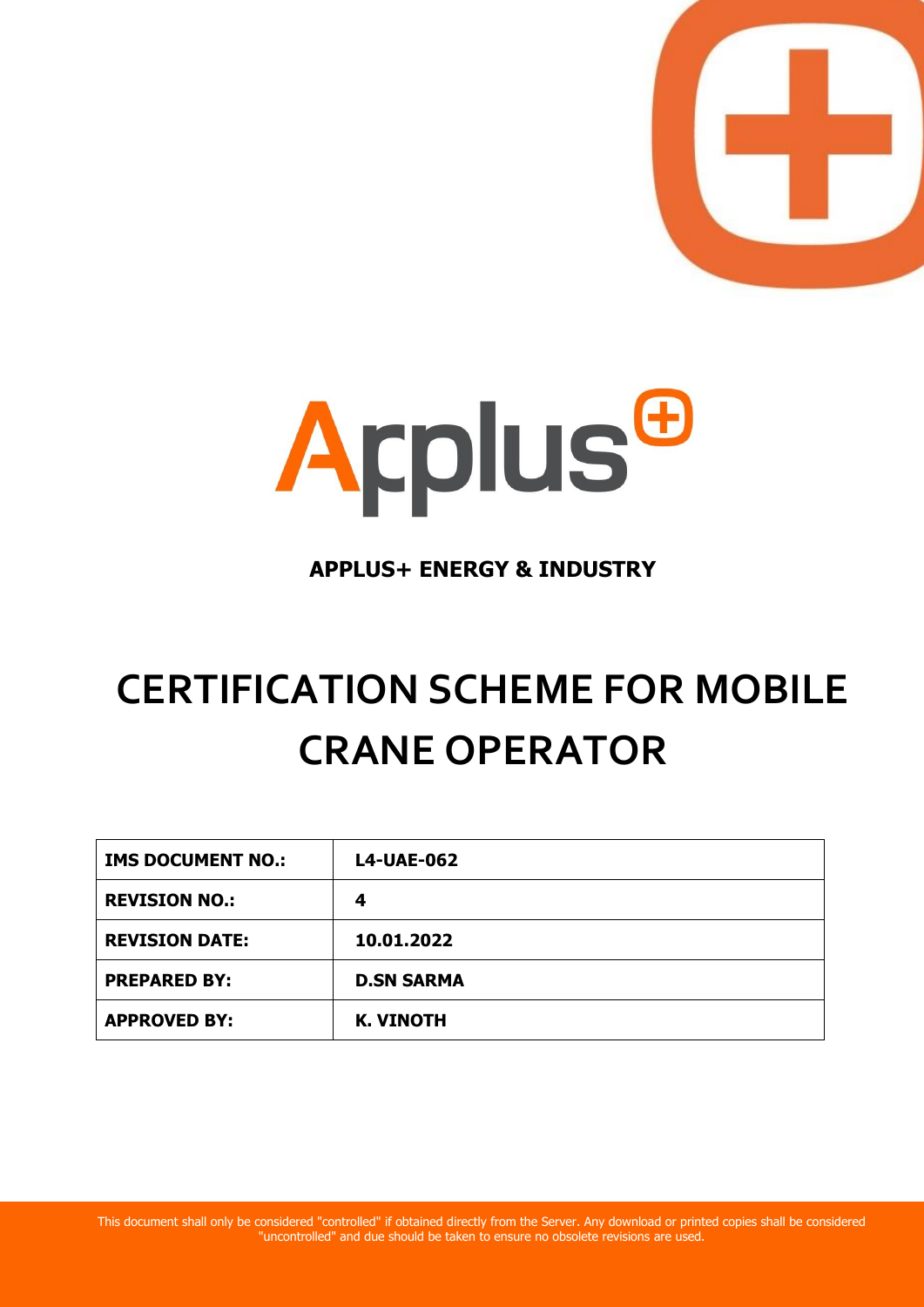

### **1.0 Introduction**

Velosi Certification Services is a certifying body in the UAE that develops and administers a third-party professional certification Process for Crane Operators, Riggers and Signalmen.

Established in 1982 in Malaysia, Applus+ VELOSI is a leading, international Third Party Inspection and Certification organization providing Asset Integrity and HSE solutions to diverse industries. Velosi is a part of the Applus+ Group. Applus+ is a global leading European-based provider of safety, quality and environmental solutions with over 19,000 employees worldwide. The Applus+ Group is currently structured across four divisions. Each of them focusing on providing cutting-edge services in different areas within the TIC sector, operating in multiple locations and countries worldwide.

Velosi Certification Services's primary goal is to improve the safety of cranes and lifting operations. Since 2013 Velosi Certification Services has produced and administered written and practical examination which leading to certifying lifting equipment operators, signal persons and riggers along with the accreditation criteria ISO 17024:2012 standard and EIAC-RQCB-006, at the same way this scheme is compatible with scheme outline document issued by the Public Health & Safety department of Dubai Municipality and any specific requirements issued by Dubai or UAE government authorities.

By providing a thorough, independent assessment of the knowledge and skills required to work safely, to enhance lifting equipment safety, reduce workplace risk, improve performance records, stimulate training, and give due recognition to the professional skills required for Crane Operators, Riggers and Signal persons.

Velosi Certification Services's mission is to develop effective performance standards for those who work with and around cranes; to provide fair, valid, and reliable assessments of knowledge and skills; and to serve as an authoritative industry resource of relevant information.

#### **1.1. Company Details**

Note: Any changes to the company details MUST be advised to the local accreditation body.

#### **Velosi Certification Services**

#### **Registered offices:**

#### **Head Office (HO) in Abu Dhabi, UAE**

Velosi Certification Services LLC #201, Block 'B' Abu Dhabi Business Hub I CAD-1, Mussafah PO Box: 114182, Abu Dhabi, United Arab Emirates Abu Dhabi Commercial license No: CN-1023308

Tel: +9712 5502600 Fax: +9712 5502601 Email: [UAE@applusvelosi.com](mailto:UAE@applusvelosi.com)

#### **Office in Dubai, UAE**

Velosi Certification Services LLC Office 201, Building 4, Emaar Business Park, The Greens, Sheikh Zayed Road, P.O. Box 62726 Dubai, United Arab Emirates Company Professional License: 502735

Tel : 971 4 244 1313 Fax : +971 4 564 6037 Email : [UAE@applusvelosi.com](mailto:UAE@applusvelosi.com)

This document shall only be considered "controlled" if obtained directly from the Server. Any download or printed copies shall be considered "uncontrolled" and due should be taken to ensure no obsolete revisions are used.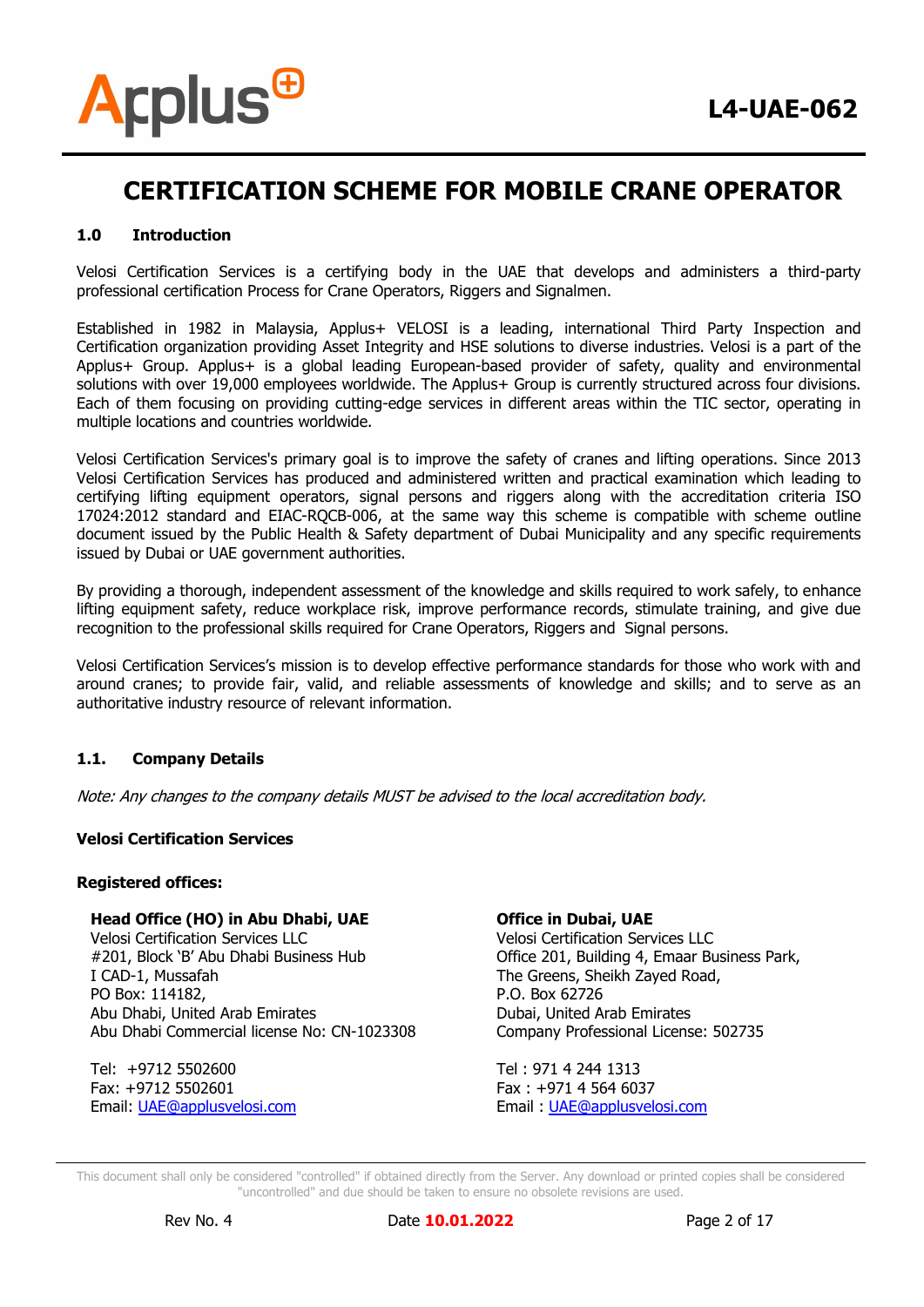

### **1.2. Welcome Note**

Welcome to Velosi Certification Services for the Certification of lifting equipment operation program.

Velosi Certification Services has established a fair and independent evaluation of lifting equipment operation knowledge and skills also developed written and practical examinations for crane operators, riggers, and signal persons. These certification programs are the culmination of many years of hard work by technical experts within this field.

The Velosi Certification Services Certification Scheme Committee has developed this certification program. This committee gave freely of their time and expertise with the primary goal of improving the safety of all whose work brings them into contact with cranes and lifting equipment by providing qualified examiners who will lead and guide the personnel during all the assessment stages to be certified within the certification scheme through evaluation by means of written and practical assessment of skill and certification based on equipment capacity and type.

This Certification Scheme or Program is complying with the requirements of the ISO Standards 17024 (General Requirements for Bodies Operating Certification Systems of Persons) and within Public Health & Safety Requirement of Dubai Municipality PHSD department, and according to Relevant Standards.

#### **1.3. Declaration**

Velosi Certification Services declare that the policies and procedures of certification of persons unit and theiradministration: will be related to the criteria in which certification is sought, will be fair and equitable among all candidates, and will comply with all applicable regulations and statutory requirements. In addition to, certification will not be restricted on the grounds of undue financial or other limiting conditions, such as membership of an association of group and will not use procedures to unfairly impede or inhibit access by applicants and candidates, except as provided for in this International Standard.

#### **All complains and appeals shall be addressed to contact details as provided in section 1.1**

Velosi Certification Services does not discriminate against any individual on the basis of race, gender, age, creed, disability, or national origin.

#### **1.4. Description of Certification Program**

The Certification Scheme for Mobile Crane Operators which contains the following elements but not limited to:

- a) Velosi Certification Services Certification Policies
- b) Certification Scope and Objectives
- c) Job And Task Description
- d) Candidate Experience and Required Competence
- e) Candidate Abilities (can include physical capabilities such as vision, hearing and mobility)
- f) Prerequisites
- g) Code of Conduct (A code of conduct describes the ethical or personal behavior required by the scheme & the Substance Abuse Policy)

This document shall only be considered "controlled" if obtained directly from the Server. Any download or printed copies shall be considered "uncontrolled" and due should be taken to ensure no obsolete revisions are used.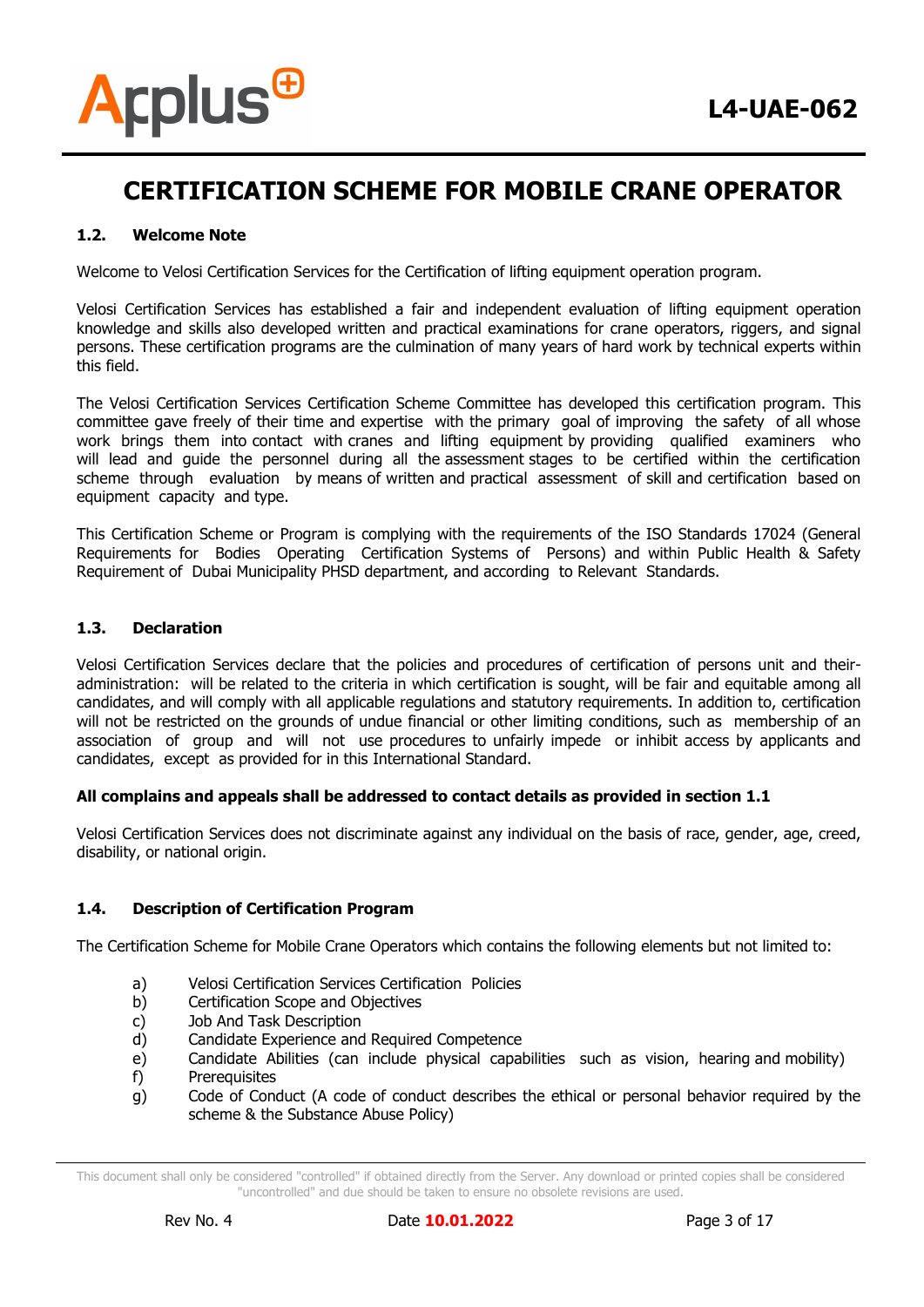

The Certification Process Requirements for Mobile Crane Operators includes the following but not limited to:

- a) Criteria for Initial Certification Process
- b) Assessment Methods and Mechanism for Initial Certification and Recertification
- c) Surveillance Methods and Criteria (if applicable)
- d) Suspending, Withdrawing or Reducing the Scope of Certification by Velosi Certification Services
- e) Candidates Requesting Accommodations

# **2.0 CERTIFICATION SCEHME ELEMENTS**

#### **2.1. COMPANY POLICY**

Velosi Certification Services is dedicated to providing a high quality personnel certification service to all of its clients, placing particular emphasis on the competence, experience, expertise, capability and professionalism of both the personnel and service.

Our objective is to provide our service in a fair and impartial manner, conforming to the contractual requirements agreed with our Clients and to the controls laid down by Emirates International Accreditation Centre (EIAC) including the Standard, ISO/IEC 17024:2012.

In addition to the requirement of ISO/IEC 17024:2012 for quality Velosi Certification Services shall adopt the Velosi Certification Services QHSE policy (L1-POL-001) with regards to Health, Safety and Environmental elements.

In order to achieve this objective, it is our policy to design, develop, implement and maintain an efficient Quality System. The effectiveness of this system is monitored continuously through regular Internal Audits and Periodic Reviews.

The Company's Systems are laid down in controlled documentation, which is agreed, understood and implemented at all levels.

Continuous monitoring of service levels and Company performance both internally, externally and from Client feedback is intended to ensure that we meet the Standards we have set ourselves and to enhance and further develop our Services for the benefit of our Clients.

#### **2.2. COMMITMENT TO IMPARTIALITY**

Velosi Certification Services Management is committed to impartiality in its certification activities. The top management of Velosi Certification Services understands the importance of impartiality in carrying out its certification activities manages conflict of interest and ensures the objectivity of its certification activities.

Velosi Certification Services has documented procedures for managing impartiality and conflict of interests. Velosi Certification Services acts impartially in relation to its applicants, candidates and certified persons. Its policies and procedures are fair among all.

Velosi Certification Services is not restricted on the grounds of undue financial or other limiting conditions and it does not use procedures to unfairly impede or inhabit access by applicants and candidates. Velosi Certification Services structured and managed its certification activities so as to safeguard impartiality.

This document shall only be considered "controlled" if obtained directly from the Server. Any download or printed copies shall be considered "uncontrolled" and due should be taken to ensure no obsolete revisions are used.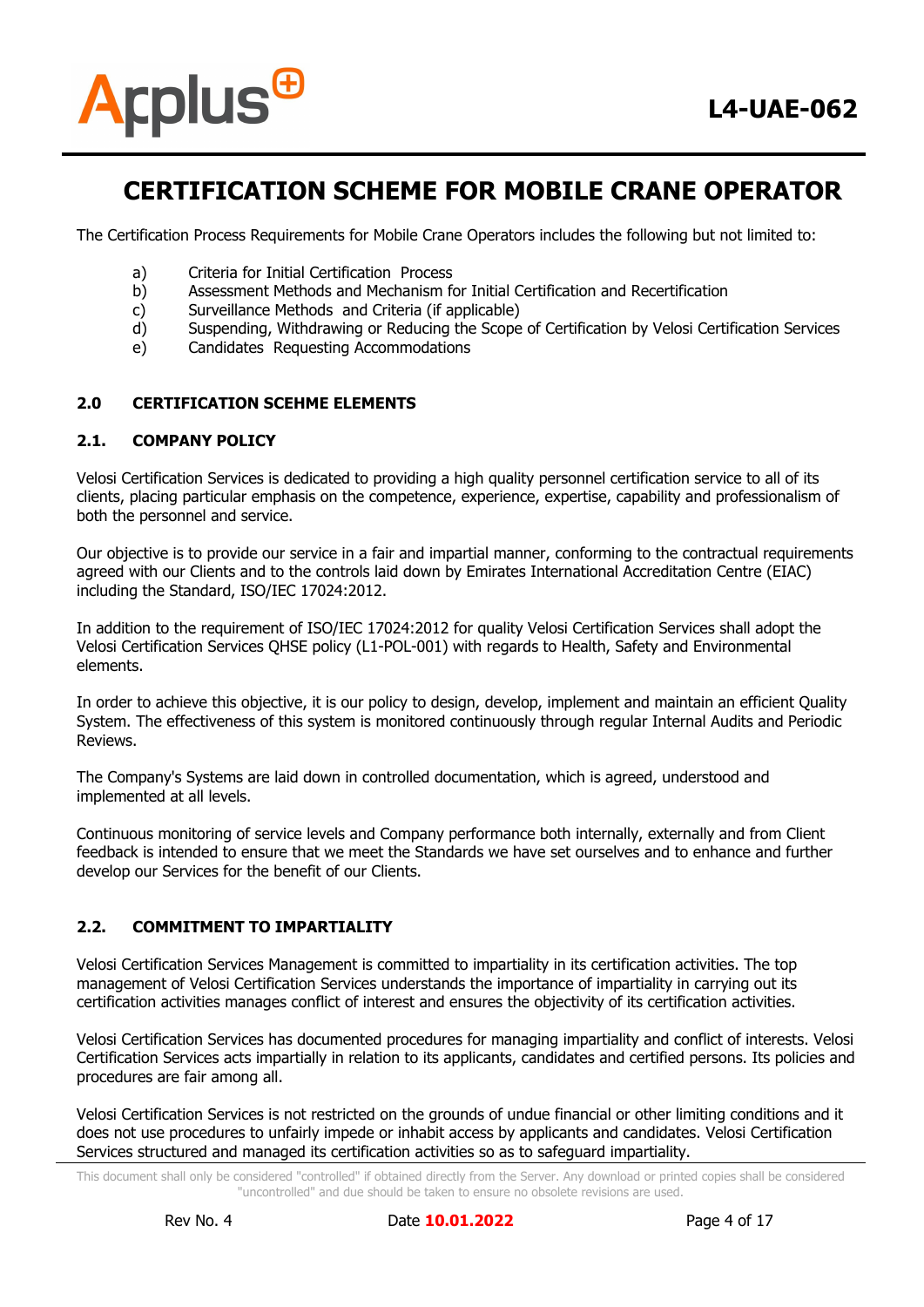

# **2.3. DISCIPLINARY POLICY**

Velosi Certification Services certification scheme committee has established and implemented standards and codes of conduct, such as ethical standards and policies and procedures for disciplinary action, Grounds for revocation of certification include, but not limited to, the following:

- a) Period of certification exceeded without renewal
- b) Evidence of falsification of any information on any documents submitted to the department or its agent
- c) Evidence of non-compliance with Substance Abuse Policy
- d) Evidence of culpability in an accident during certification period
- e) Evidence of non-compliance with medical requirements required for the Occupational Health Card issuance
- f) Evidence of non-compliance with the Code of Ethics

# **2.4. ELIGIBILITY**

To be eligible for certification, candidates must:

- a) Be at least 21 years of age
- b) Have valid occupational health card issued by relevant department.
- c) Have valid driving license from the relevant regulatory authority if applicable
- d) Have valid evident of training listed in the candidate registration form L5-ARE-054
- e) Comply with Velosi Certification Services Substance Abuse Policy
- f) Comply with Velosi Certification Services Code of Ethics.
- g) Pass Written/Oral Examination (Core Exam and at least one Specialty Exam) with score not less than 80%
- h) Pass Practical Examination with score not less than 75%

#### **2.5. OCCUPATIONAL HEALTH EVALUATION**

It's the candidate's responsibility to continue to meet occupational health card requirements throughout their certification period; Velosi Certification Services do not conduct health and physical evaluation for the candidates.

Velosi Certification Services will make sure during the examination that the candidate is capable of operating the crane safely.

This document shall only be considered "controlled" if obtained directly from the Server. Any download or printed copies shall be considered "uncontrolled" and due should be taken to ensure no obsolete revisions are used.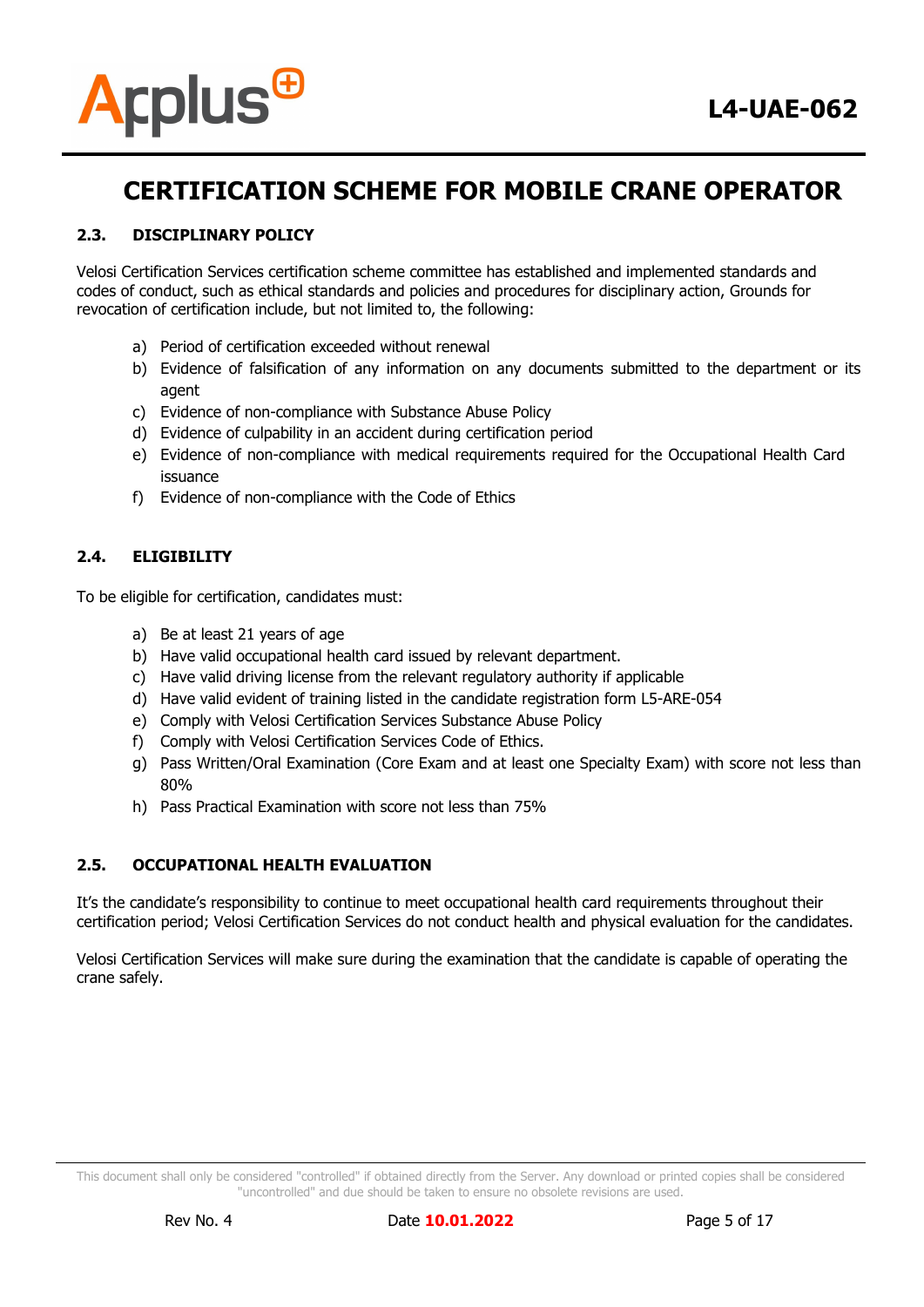

# **2.6. CANDIDATE RIGHTS**

- a) All candidates will receive certification and ID cards upon certification.
- b) The candidate has the right to reschedule the examination by informing Velosi Certification Services not less than Two working Days prior the examination time.
- c) All information received from the applicants, candidates or certified persons and information obtained during the certification process is not disclosed to an unauthorized party without the written consent of the individual (applicant, candidate or certified person), except where the law requires such information to be disclosed.
- d) When Velosi Certification Services is required by law to release confidential information, the applicant, candidate or certified person will be notified as to what information will be provided
- e) All applicants, candidates or certified persons can raise a complaint in case of any dissatisfaction by sending email to Velosi Certification provided email address including all details of his complaints
- f) All applicants, candidates or certified persons can raise an appeal against the certification decisions by sending email to Velosi Certification Services provided email address including all details of his appeal
- g) For an applicant with special needs has opportunity to declare, within reason, a request for accommodation.
- h) If the candidate not passing the first written or practical or both has the right to re-sit for 50% of exam fees for one time only, then he fails his re-sit exam, he will require to re-register for reattendance from the beginning with full charge

# **2.7. CANDIDATE DUTIES**

- a) All candidates must provide true and valid information and details in the application form as they will be used to assess his competency for granting the certification.
- b) All candidates must comply with the relevant provision of the certification requirements and to supply any information needed for assessment.
- c) To inform the certification body, without delay, of matters that can affect my capability to fulfil the certification requirements.
- d) All candidates must comply with the examination policy in maintaining the integrity and security of the examination process and not to release confidential examination materials or participate in fraudulent test-taking practices
- e) All candidates can make claims regarding certification only with respect to the scope for which the certification has been granted
- f) Candidates must not use the certification in such a manner as to bring Velosi Certification Services into disrepute, and not to make any statement regarding the certification which the certification body considers misleading or unauthorized
- g) All candidates must discontinue the use of all claims to certification that contain any reference to the certification body or certification upon suspension or withdrawal of certification, and to return any certificates issued by the certification body.
- h) Candidates have to notify Velosi Certification Services if the examiner is known to him during the examination process to prevent any conflict of interest.

This document shall only be considered "controlled" if obtained directly from the Server. Any download or printed copies shall be considered "uncontrolled" and due should be taken to ensure no obsolete revisions are used.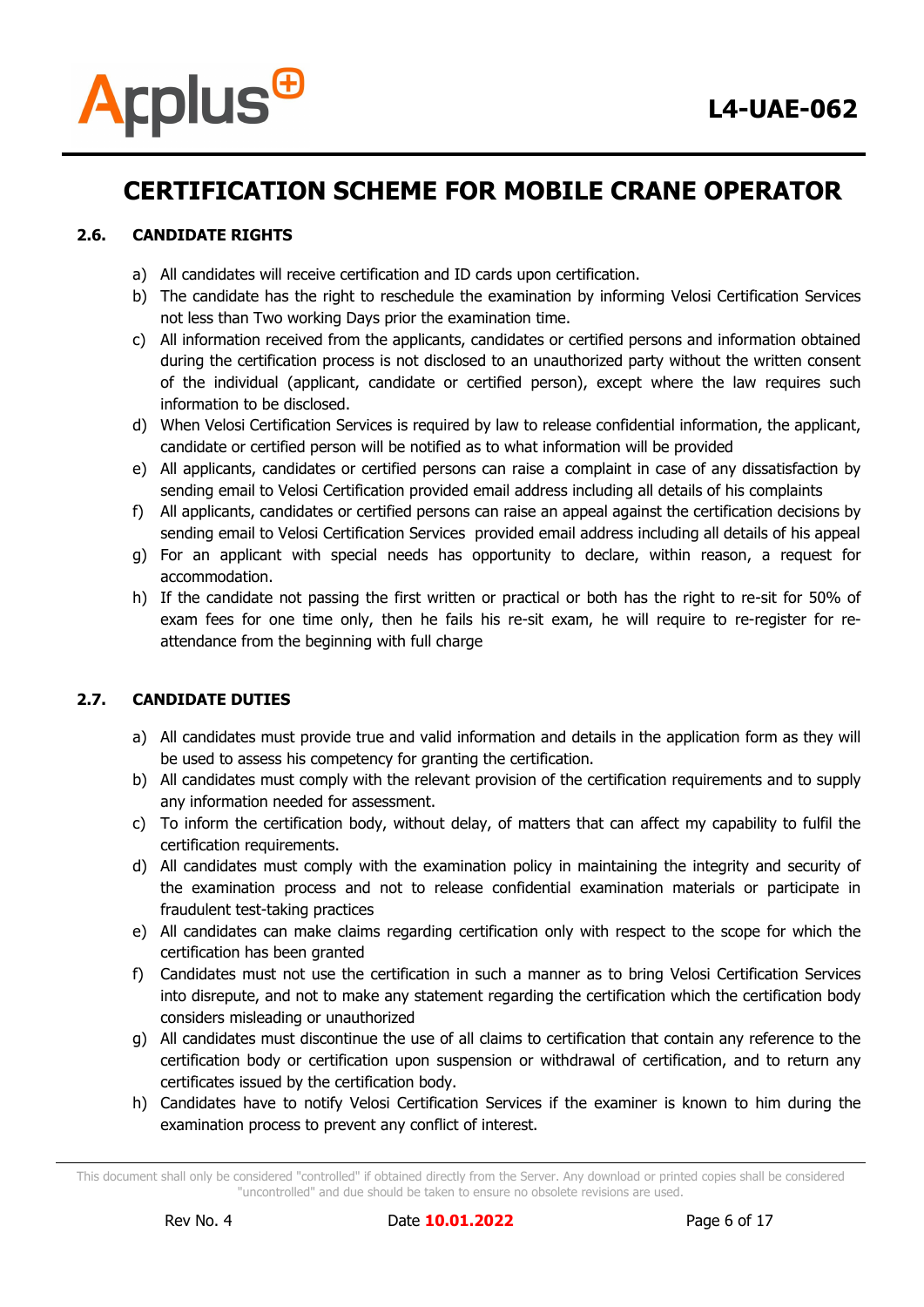

# **3.0 CERTIFICATION SCOPE & OBJECTIVES**

### **3.1. THE SCOPE**

This assessment is carried out to evaluate the qualification of operators with regard to the safe operation of a Mobile Crane as follows:

- a) The Mobile Crane operator should be responsible for the, correct operation of the Mobile Crane in accordance with the manufacturer's instructions and within the safe system of work.
- b) To operate a Mobile Crane to lift, move, position and place materials and equipment.
- c) He should at any one time only respond to the signals from one slinger/signaller that should be clearly identified.
- d) To perform pre-operational inspection,
- e) To operate crane within the rated capacities as specified by the operator.
- f) Set up and dismantle Mobile Crane and position and stabilize the Mobile Crane before the lift
- g) They may also participate in rigging procedures.
- h) To perform some routine maintenance and housekeeping of the equipment such as lubricating-and cleaning,
- i) The prime consideration is the safety of personnel and then to ensure that materials and cargo are handled with the minimum risk of damage.

# **3.2. THE OBJECTIVES**

To set standards for fairly measuring the knowledge and proficiency required for the safe operation of mobile cranes and based on extensive discussions with representatives from all segments of business and industry that recognize the impact of safety issues, Velosi Certification Services has identified the following potential benefits of operator certification:

- a) Fewer accidents ,injuries and fatalities
- b) Reduced risk of Lost Time Injury, Lost Time Accident and fatalities
- c) Assurance of operator's abilities
- d) Less property damage
- e) Improved safety records
- f) Enhanced public image of Mobile Crane operators

# **4.0 JOB AND TASK DESCRIPTION**

The certification scope involves personnel that are required to operate Mobile Crane to lift, move, position, and reposition loads, Depress buttons, operates levers, and ensures the load is handled in the safest manner and to demonstrate all movements of the crane smoothly.

This document shall only be considered "controlled" if obtained directly from the Server. Any download or printed copies shall be considered "uncontrolled" and due should be taken to ensure no obsolete revisions are used.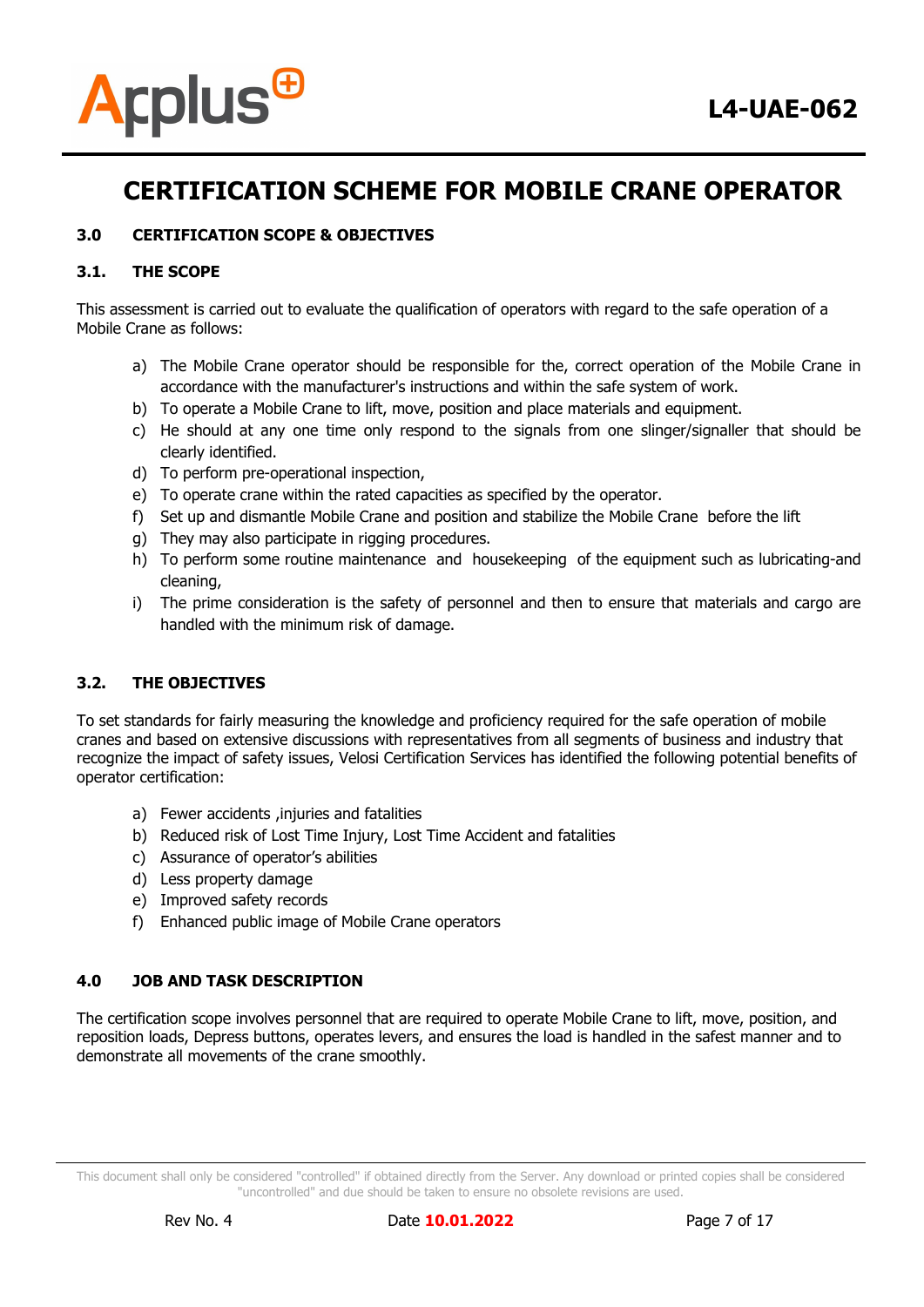

# **5.0 CANDIDATE REQUIREMENTS**

### **5.1. CANDIDATES REQUIRED COMPETENCE**

Velosi Certification Services certification exams are designed for operators who are trained and who currently work in lifting equipment operation currently deployed in crane operations. The candidate is an operator with appropriate practical and theoretical knowledge to examine the desired equipment and to detect weakness or defects, and to asses these in relation to safety and to continual use of the equipment

The Mobile Crane operator should be:

- a) Trained on the specific model of Mobile Crane used;
- b) Able to assimilate and apply information contained in reports and duty charts relating to the range of duties and safe use of the Mobile Crane;
- c) Familiar with the manufacturer's instructions for the rigging operation and for maintenance of the Mobile Crane;
- d) Aware that the Mobile Crane should be used on level ground or else set level on outriggers before any load is applied;
- e) Fully conversant with the correct use of outriggers and where outriggers should be fitted, and;
- f) aware of how to properly support the outrigger feet (this requires regular monitoring to ensure that no movement occurs throughout the operation);
- g) Aware that the Mobile Crane should be used on level ground or else set level before any load is applied;
- h) Able to set and check the functioning of the rated capacity limiter and rated capacity indicator;
- i) Aware of the effects of wind and other climatic effects on the Mobile Crane and load;
- j) Able to resist pressures from other persons to carry our unsafe operations;
- k) Able to take the action to avoid dangerous situations, including emergency stop when situation arises;
- l) Able to operate fire suppressant equipment, if fitted.

#### **5.2. CANDIDATES ABILITIES**

All candidates who are seeking the certification should make sure that they are physically and mentally capable to perform their duties and to operate the crane safely and must continue to meet occupational health card requirements throughout their certification period.

# **5.3. PREREQUISITES**

All candidates have to bring their ID to the examination.

This document shall only be considered "controlled" if obtained directly from the Server. Any download or printed copies shall be considered "uncontrolled" and due should be taken to ensure no obsolete revisions are used.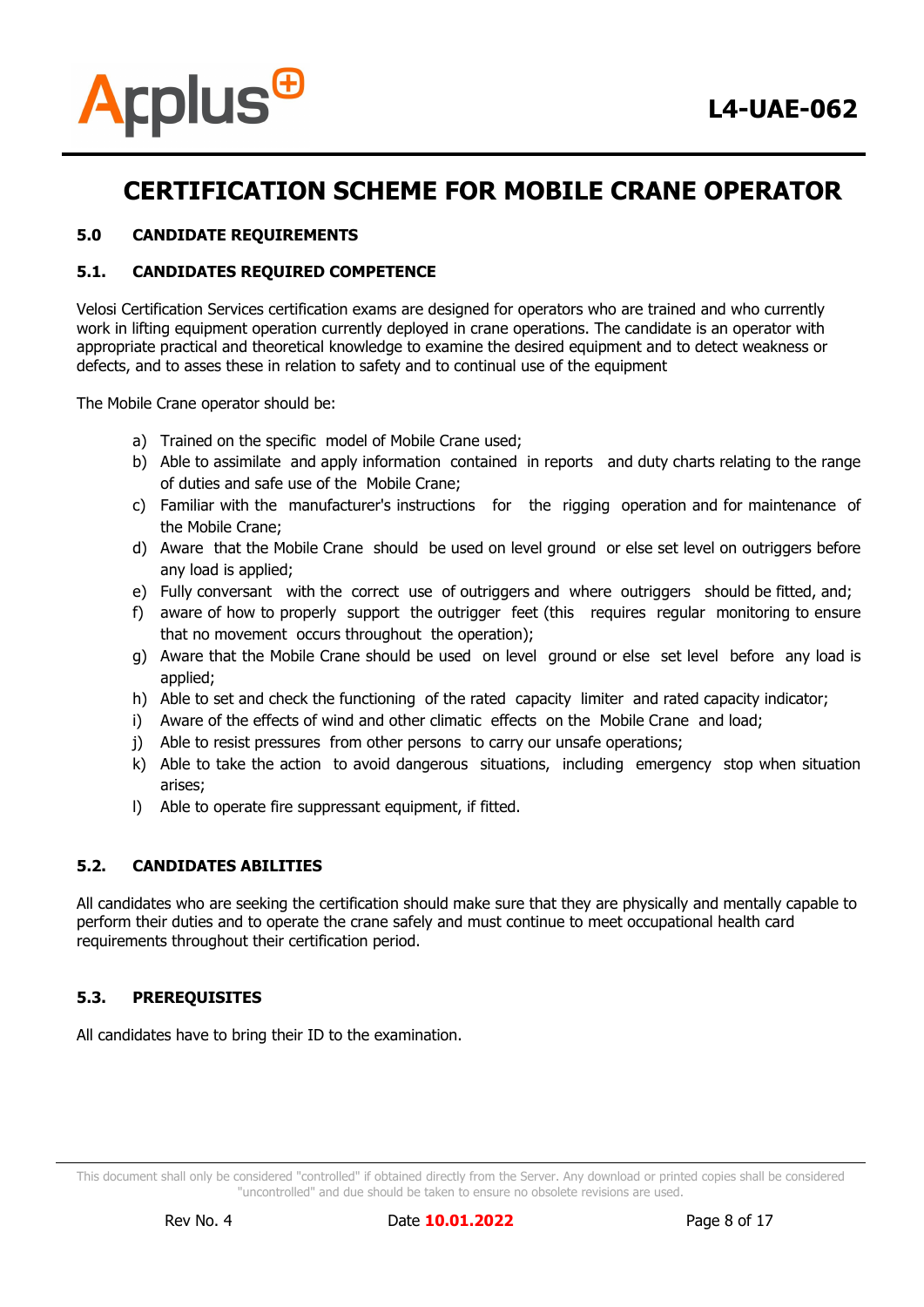

### **6.0 CODE OF CONDUCT**

### **6.1. CODE OF ETHICS FOR CERTIFIED MOBILE CRANE OPERATOR**

Certified Mobile Crane operator must comply with Code of Ethics during his certification, set as below:

- a) Free of bias with regard to religion, ethnicity, gender, age, national origin and disability.
- b) To place the safety and welfare of workers associated with the lifting operation above all other consideration
- c) To protect nearby general public property and the environment.
- d) Make management aware if he has safely concerns relating to the lifting operations that he is performing.
- e) Not knowingly violate safety-related regulations, warnings, or instructions set forth by the authority, recognized safety standards, the lifting equipment manufacturer, or relevant department.
- f) Not misrepresent or knowingly deceive others concerning the experience or the capabilities of himself or the crane he is operating
- g) Not misrepresent or misuse his certification card, both of which are the property; and understand that he must return the card to the issuing authority immediately if required to do so.

#### **6.2. SUBSTANCE ABUSE POLICY**

It is the policy of the department that crane operators shall not use prescribed or over the counter substances that would impair their ability to operate cranes safely. This includes illegal drugs, controlled substances (including trace amounts), look-alike drugs, designer drugs, or any other substance that may have an effect on the human body of being a narcotic, depressant, stimulant, or hallucinogen.

An exception to this rule is that an operator may use such a substance or drug if it is prescribed by a licensed medical practitioner who is familiar with the operator's medical history and all assigned duties, and who has advised the operator the prescribed substance will not adversely affect the operator's ability to operate a crane safely. It is the responsibility of the certifying organization to have the candidate understands the Code of Ethics and the Substance Abuse Policy

#### **7.0 CERTIFICATION REQUIREMENTS OF MOBILE CRANE OPERATOR**

#### **7.1. Criteria for Initial Certification and Recertification Process**

#### **7.1.1. Submission of Application**

a) Candidate-must complete and sign the Candidate Registration Form, which includes an affidavit that a medical professional has found him physically qualified to carry out the objective of the Technical requirements according to the relevant standard and must be aged over 21.

This document shall only be considered "controlled" if obtained directly from the Server. Any download or printed copies shall be considered "uncontrolled" and due should be taken to ensure no obsolete revisions are used.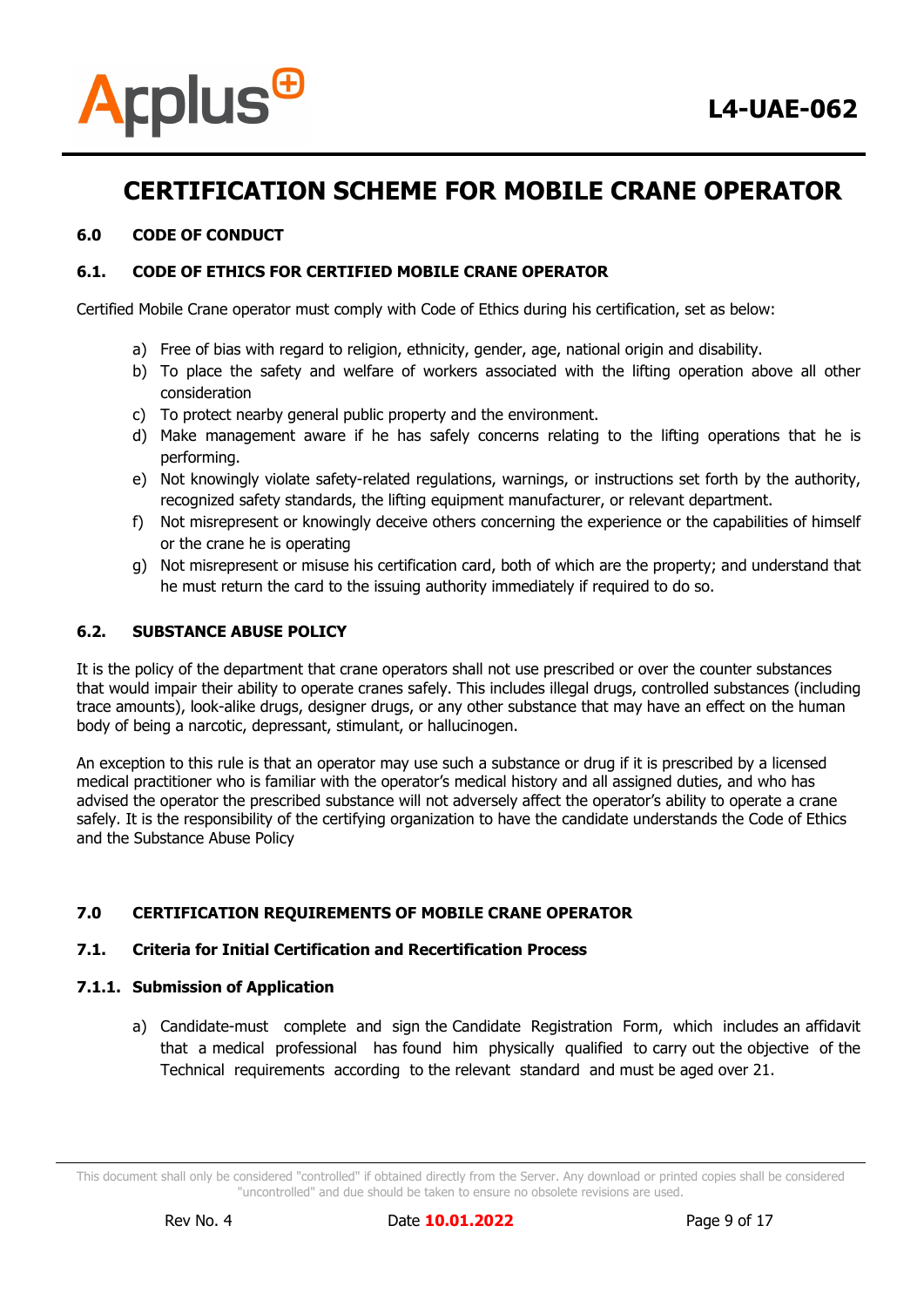



- b) The candidate is required to submit the application form attached with the following:
	- Passport copy with Valid residence visa copy Labour card copy for proof of identification.
	- Driving license copy
	- Color photograph (not older than six months)
	- Proof of training (if relevant), copy of your previous certificate,
	- Evidence of working experience

### **7.2. Assessment Methods for Initial Certification and Recertification**

- a) The Mobile Crane operator assessment methods will consist of two stages:
	- Written Examination
	- Practical Examination
- b) All candidates must register and take both examinations
- c) Candidate must pass both examinations, Written and Practical, and comply with all requirements to be certified.

### **7.2.1. Written Examination**

- a) The written assessment has multiple-choice questions in line with EIAC's Accreditation Centre's requirements and recommendations as well as the scheme of certification processes.
- b) The written assessment will NOT be Open Material Exam Booklet.
- c) Written assessment will be taken as paper/pen tests,

# **7.2.2. Practical Examination**

- a) Practical Assessment will be for all Mobile Crane types and the operator will take practical assessment as per the desired equipment.
- b) Practical scoring: The Examiner's task is primarily to record the performance of the candidate. Scoring criteria are mentioned in the practical assessment sheet.
- c) The Velosi Certification Services Examiner will conduct the Test at the client site, Layout for the required model of Mobile Crane used for practical assessment and the examiners will ensure that the assessment process remains standardized for all candidates, wherever and whenever they may conduct the test.
- d) The Mobile Crane Operator Practical Assessment demonstrates Mobile Crane operation proficiency.
- e) The practical test is structured in such a way, that it enables the operator to demonstrate safe and controlled operation in all circumstances, that regardless of prior knowledge of the Mobile Crane he carries out pre start up checks.
- f) That the setup and pre lift checks are done (ground conditions, local hazards, weather etc.),
- g) That he follows signals correctly and does not pre-empt or assume actions or direction to be taken.
- h) That he can estimate heights of surrounding structures relative to his Mobile Crane.
- i) Has good load control.

This document shall only be considered "controlled" if obtained directly from the Server. Any download or printed copies shall be considered "uncontrolled" and due should be taken to ensure no obsolete revisions are used.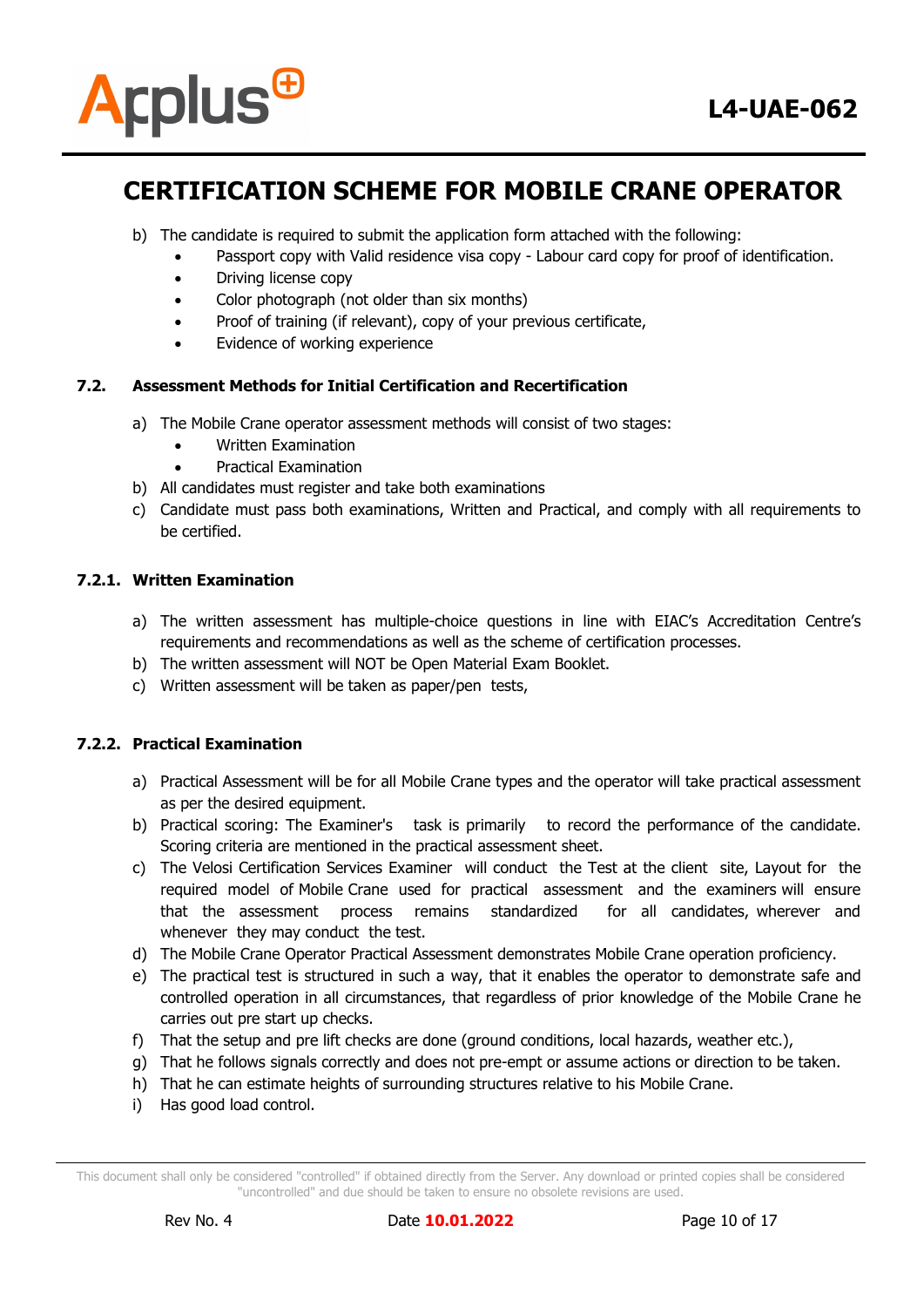

### **7.3. Time of Examination and Order**

- a) Candidates may take their written and practical examination in any order
- b) In the normal cases, the examination time will be as following:
	- Written Examination: 1 hour
	- Practical Examination: as guided in practical outline L5-UAE-077c
- c) In other cases, Time examination maybe extended by the examiner based on other variables and/or language barriers.

### **7.4. Test Scoring Information**

- a) Velosi Certification Services Written Examinations and Practical are criterion referenced examinations; i.e. the passing score is set beforehand, and candidate performance on the examination is not compared to the performance of others taking the examination. In a criterion referenced: examination, a candidate must obtain a score equal to or higher than a predetermined passing score to pass the-test,
- b) Velosi Certification Services has prepared for every exam three types for the Written Examination, these types has the same questions with same options of answers but different from each other in the order of the questions and the order of options of answers;
- c) Velosi Certification Services will take full responsibility to fairly score the candidate Exam papers.
- d) A candidate must pass both Written and Practical Examination to be certified for a one Year Period and his score should not less than 80% for written and 75% in practical examinations.
- e) The examination results for written and practical will be recorded in the Certification decision note by the certificate scheme manager.

#### **7.5. Post Test Procedure**

Once the candidate have completed the Examinations:

- a) Examiner is not permitted to review candidate's score sheet or discuss his performance on the test.
- b) Examiner may discuss the question answers after the collecting of the candidate exam papers.
- c) Examiner will evaluate and record the performance of candidate on the exam papers.

### **7.6. Decision on Certification**

- a) The Examiner will submit all the candidate exam records and other relevant documents to the certification of person management to take a decision and record the exam scoring on the certification assessment application form.
- b) The decision on certification of a candidate will be made solely by Velosi Certification Services on the basis of the information gathered during the certification process. Personnel who make the decision on certification will not have participated in the examination of the candidate
- c) Decisions for granting, maintaining, recertifying, extending, reducing, suspending or withdrawing certification will be done by Velosi Certification Services and shall not be outsourced.

This document shall only be considered "controlled" if obtained directly from the Server. Any download or printed copies shall be considered "uncontrolled" and due should be taken to ensure no obsolete revisions are used.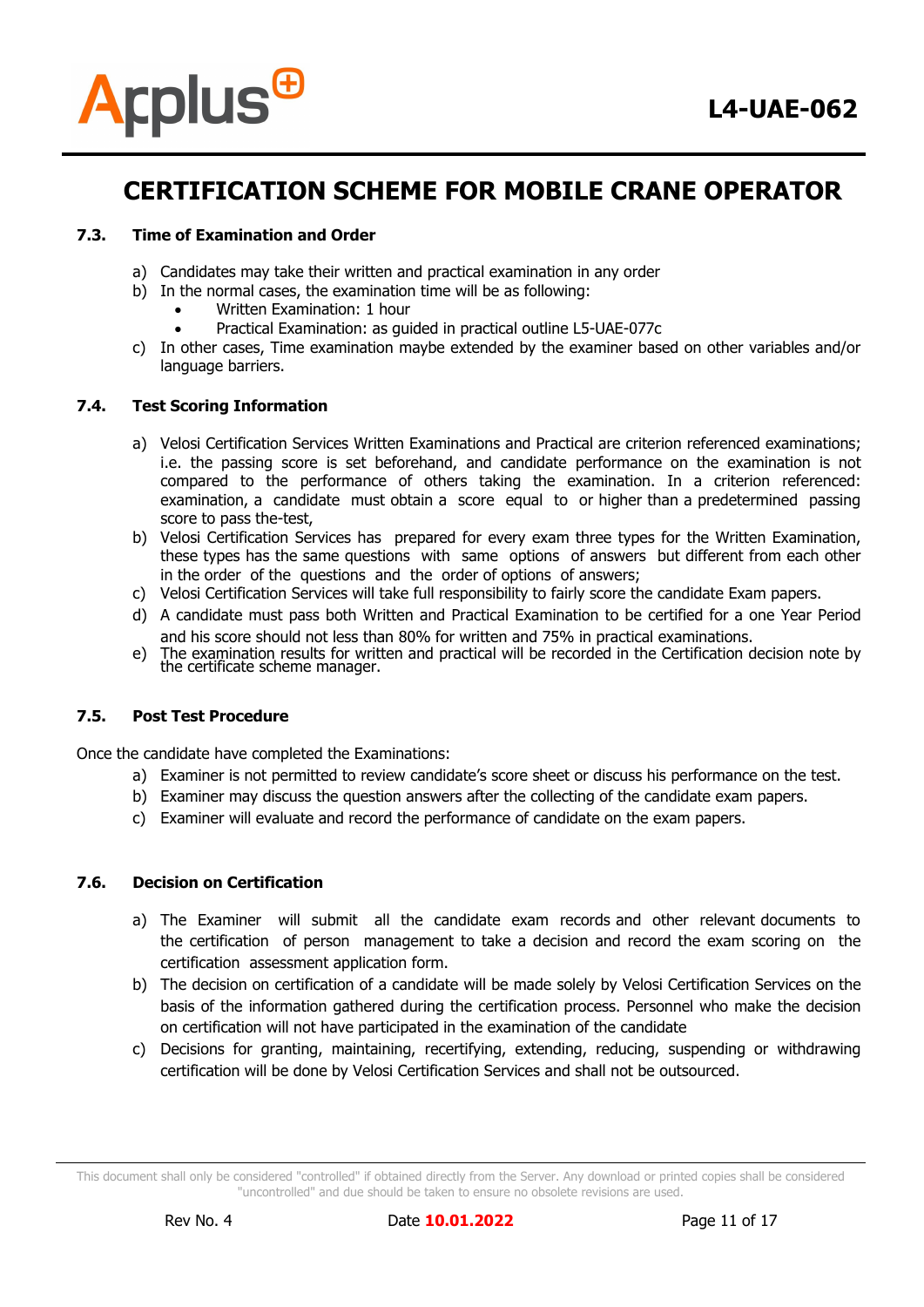

### **7.7. Issuing Competence Certificate**

- a) Competency certificate will be Issued by Velosi Certification Services and signed, by the authorized signatory.
- b) Certificate shall include at least but not limited to the photo of the certified individual, unique identification No. for tracking, machine type that the individual certified to operate, issue date and validity in addition to as required, by the ISO 17024 standard.
- c) If the applicant does not meet the requirements for certification; an Assessment Report shall be prepared immediately after exhausting the appeal procedures to say that the candidate not yet competent enough.

### **7.7.1. Candidate Certificate & ID Card**

- a) Prior to beginning the examination, the Examiner must ask a candidate for photo identification, such as a driver's license.
- b) Certified operators will receive a certificate and laminated-photo id card at no cost when they certify for the first time and when they complete the requirements far, recertification. Note: The ID CARD is not driving License

#### **7.7.2. Validation of the Certificate**

a) If the operator becomes certified in Mobile Crane Safety Operation by taking the appropriate written and practical exams, the candidate is certified for one year certification period,

### **7.8. Combining certification requirements**

# **7.8.1. Written**

- a) Core exam maybe administered separately if the candidate would like to take more than one specialty
- b) Core and specialty exams maybe administered separately or combined if the candidate would like to take only one specialty.

#### **7.8.2. Practical**

- a) Once a practical examination starts for any certification area, it shall be finished prior starting other practical examination in other areas.
- b) Examiners are not allowed to combine the performance requirement of different specialties into one specialty

This document shall only be considered "controlled" if obtained directly from the Server. Any download or printed copies shall be considered "uncontrolled" and due should be taken to ensure no obsolete revisions are used.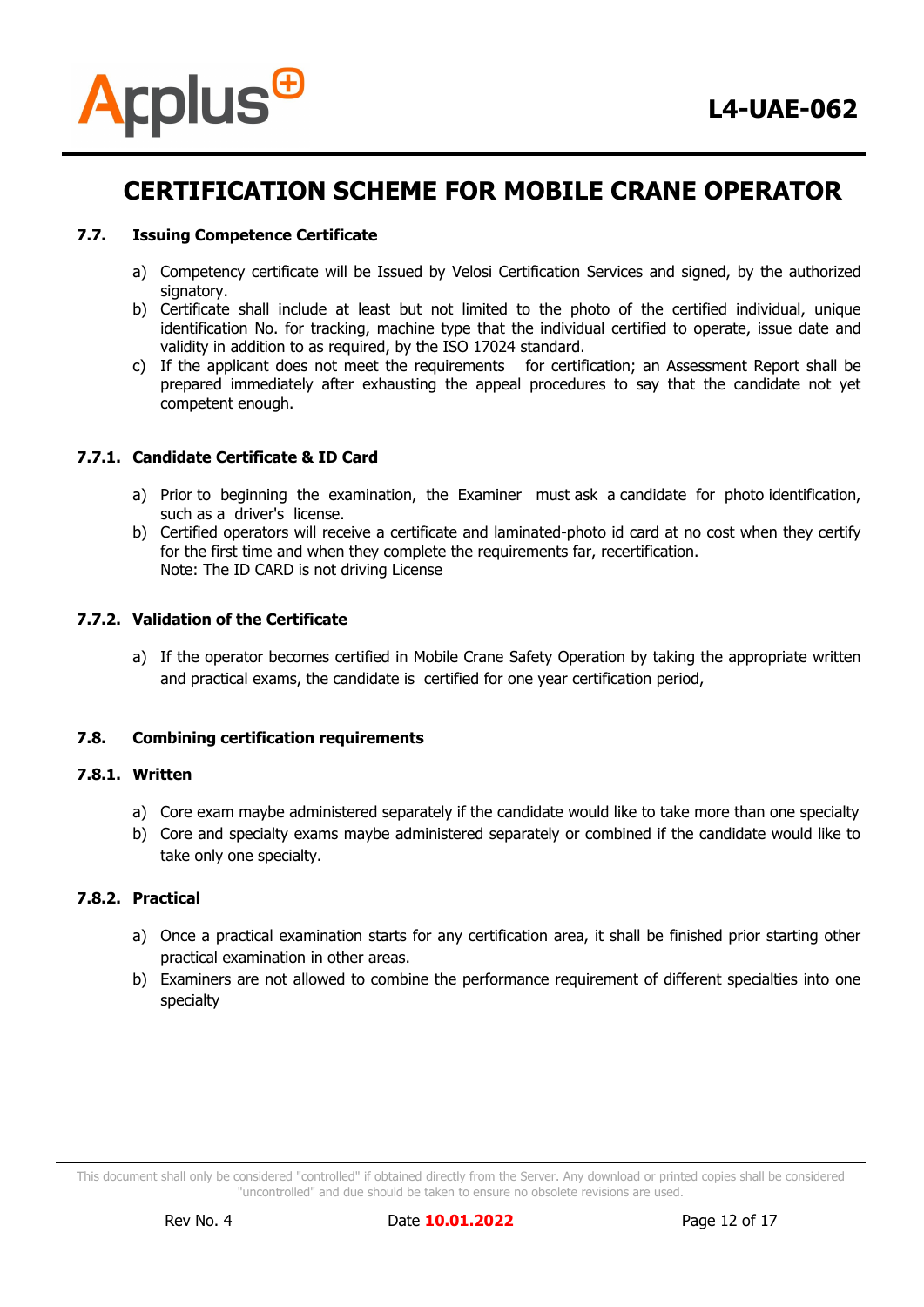

# **7.9. Unsafe Act**

- a) If at any time during the pre-Test period or during the test, candidates commit an unsafe act, examiners must disqualify candidates from continuing with the test if any of the unsafe acts present include but are not limited to the following:
	- Dropping the overhaul ball or test weight
	- Two blocking of the crane
	- Uncontrolled or reckless operation
	- Failure to respond to a stop signal
	- Contracting an obstruction with the crane or test weight
	- Any action that could endanger personnel or equipment at the test site.
- b) The examiner has the authority to stop the test at any time for reasons of safety. Examiners are responsible for informing Public Health and Safety Department in that case by either e-mails, letter or fax, records will be kept
- c) If the candidate is disqualified due to an unsafe act, the case will be reviewed by the relevant authority, and candidate will be notified with the department decision of the eligibility for rescheduling the practical exam or otherwise.

# **7.10. Weather Conditions and Equipment Problems**

- a) The examiner must use an anemometer to check the wind speed and then will record the weather conditions on the examination sheet.
- b) The examiner has the responsibility to determine if the weather conditions or equipment problems are such that a test needs to be suspended.
- c) If the test is interrupted due to weather conditions or equipment problems, the procedures for restarting is as follows:
	- Candidate will resume the test at the beginning of the task he was performing at the time of interruption.
	- If candidate resume the test on a different machine, he may start the entire test over from the beginning.
	- If the testing is delayed to a different day, the test will be restarted from the beginning.

# **7.11. Criteria for Re-Certification Process**

#### **7.11.1.Recertification Requirements**

- a) Certification is valid for one year. Recertification candidates must complete all recertification requirements prior to their certification's expiration date. This includes:
	- Passing the Recertification Written Examination(s)
	- Continuing to meet Occupational Health card requirements
	- Having valid driving license from the relevant authority where applicable,
	- Compliance with Substance Abuse Policy
	- Compliance with the Code of conduct and Ethics
	- Compliance with Velosi Certification Services Examination Policy

This document shall only be considered "controlled" if obtained directly from the Server. Any download or printed copies shall be considered "uncontrolled" and due should be taken to ensure no obsolete revisions are used.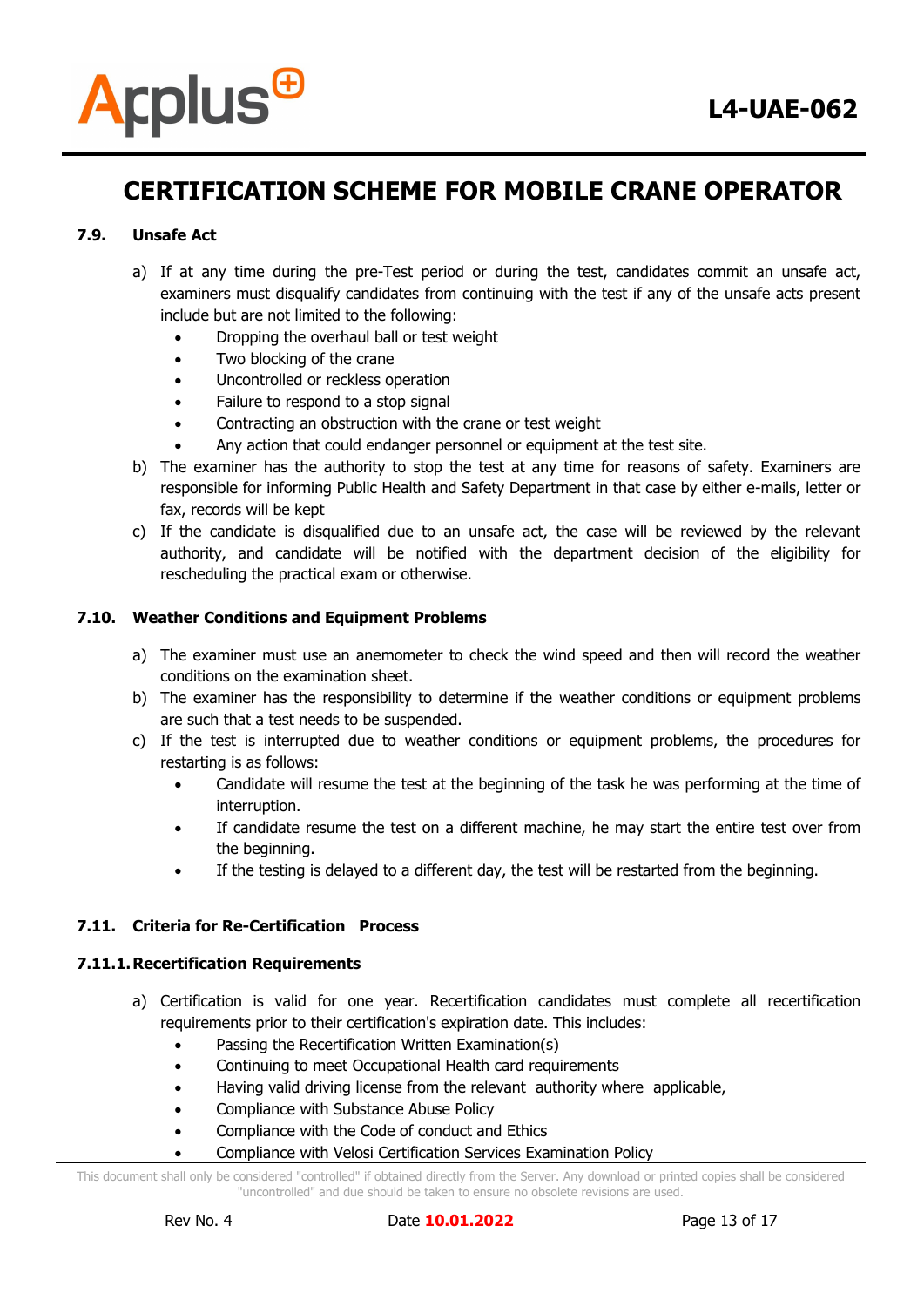

- b) Recertification candidates who must take both practical and written exams, however, must do so before their certification expires,
- c) Recertification candidates may take their Recertification Written and practical Examinations up to one month prior to their certification's date of expiration. Regardless of the date of the Recertification Examination, the new one-year certification period begins from the date of expiration of the candidate's initial certification.

# **7.12. Re-Sit Examination for Initial Examination and Re-examination**

Normally, the candidate must pass both written and practical examination to be competent but if:

- a) If the candidate have passed the written examination and he failed in the practical or vice versa then, re-set examination will be conducted
- b) The re-sit examination will be scheduled with Velosi Certification Services certification department
- c) The fee of the re-sit examination will be 50% of the original certification fee.
- d) If the candidate fails in either one or both written or practical exam twice (twice in a row) will not take any further assessment until he undertakes a relevant training.

### **7.13. Training Requirement**

Candidates who fail in either one or both written or practical exam twice (twice in a row) will not take any further assessment until they undertake a relevant training. The training must be a combination of theoretical and practical training with minimum duration of three days.

# **7.14. Certification & Recertification & Re-Test Fees**

#### **7.14.1.Certification & Re-Certification Fees**

a) Fees charged by Velosi shall be for the Certification Services and not for the sake of issuing a Certificate,

#### **7.14.2.Retest Written & Practical Exam Fees of initial and recertification process:**

- a) The candidate has one chance to re-sit the written or/and practical exam with cost of 50% of Certification Fees/ Exam,
- b) Candidate who fails in either one or both written or practical exam twice (twice in a row) shall not undertake-any further assessment until undertakes a relevant training.

This document shall only be considered "controlled" if obtained directly from the Server. Any download or printed copies shall be considered "uncontrolled" and due should be taken to ensure no obsolete revisions are used.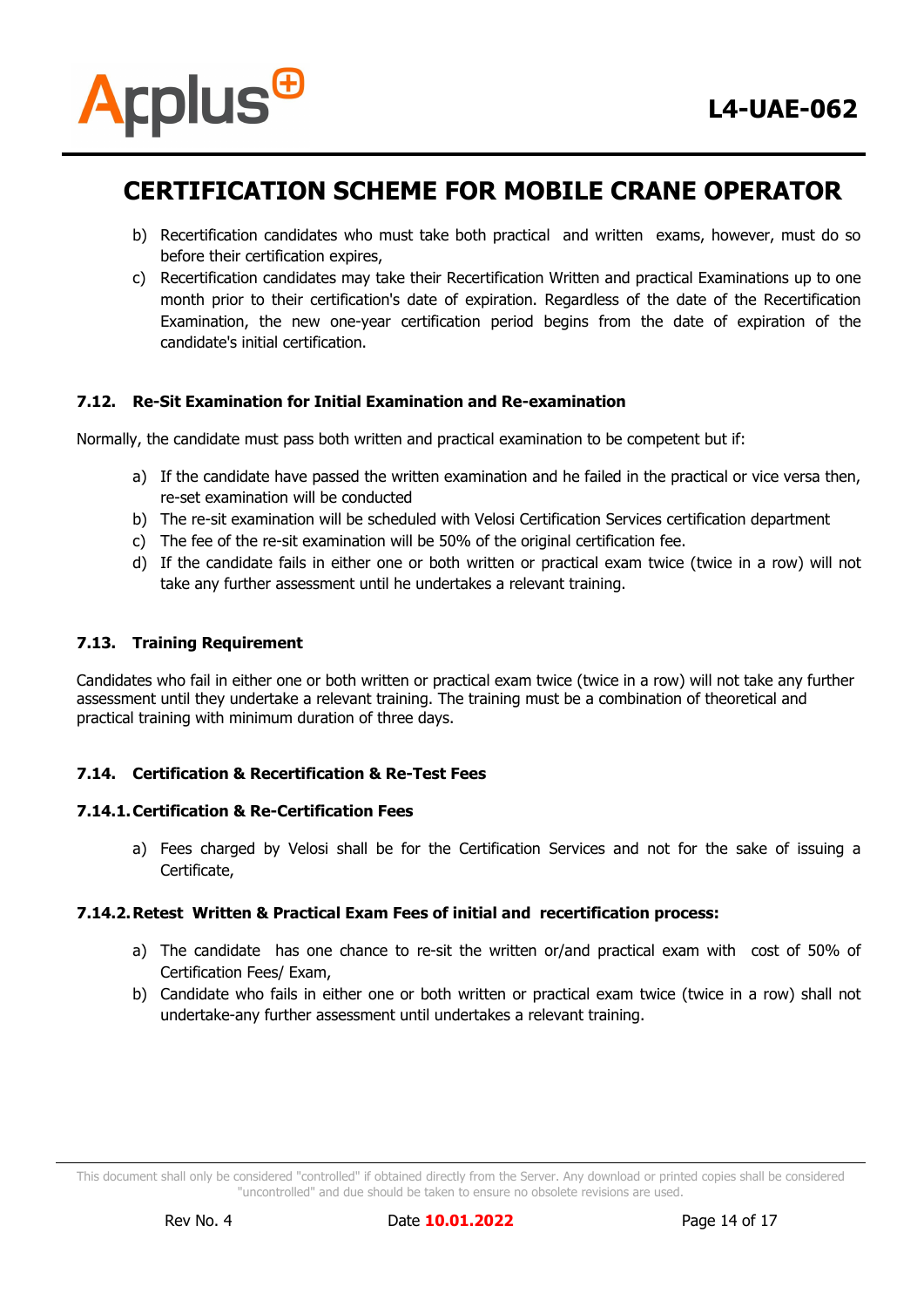### **7.14.3.Other Fees:**

a) Certified operators will receive a certificate and laminated photo ID card at no cost when they certify for the first time and when they complete the requirements for recertification, An additional payment will be charged if a candidate needs a replacement certification card.

### **7.15. Rescheduling & Cancellations by the Candidate**

- a) Should a candidate be unable to sit for the examination after his registration, Velosi Certification Services must receive notification in writing no later than Two Working Days prior to the examination date. Candidate fees will be returned back, unless he wants to reschedule other one.
- b) Candidate who wishes to reschedule his examination must notify Velosi Certification Services and submit the necessary documentation to Certification Administration Personnel by the deadline for the rescheduled test date.
- c) Candidates withdrawing or cancelling after the deadline of not sitting for the Exam, Velosi Certification Services will forfeit all application fees and those will NOT receive a refund if the withdrawing or cancelling is done without prior notification of two days before the deadline or if this cancelation is done by the certification scheme committee as results of revocation,

#### **7.15.1.Emergency Cancellations of Assessment**

- a) In case the client or candidate has an emergency, Situation, only the following situations- will be accepted as grounds for emergency cancellations or withdrawals:
	- Candidate illness supporting documentation required: doctor's note
	- Family death supporting documentation required: death certificate or obituary notice
	- Requests for medical or withdrawals are handled Velosi Certification Services upon submission of a Letter describing the situation. Full name, address and ID number must be included along with the scheduled test date, site number and supporting documentation indicated above.

#### **7.16. Surveillance Methods and Criteria (if applicable)**

Since the certification period cycle is every one year so the surveillance methods is not applicable unless is requested by the client, at that time the criteria of initial certification process will apply.

#### **7.17. Suspending, Withdrawing or Reducing the Scope of Certification by Velosi Certification Services**

- a) Velosi Certification Services has its policy and documented procedure for suspension or withdrawal of the certification, or reduction of the scope of certification.
- b) Failure to resolve the issues that have resulted in the suspension, in a time established by Velosi Certification Services shall result in withdrawal of the certification or reduction of the scope of certification,

This document shall only be considered "controlled" if obtained directly from the Server. Any download or printed copies shall be considered "uncontrolled" and due should be taken to ensure no obsolete revisions are used.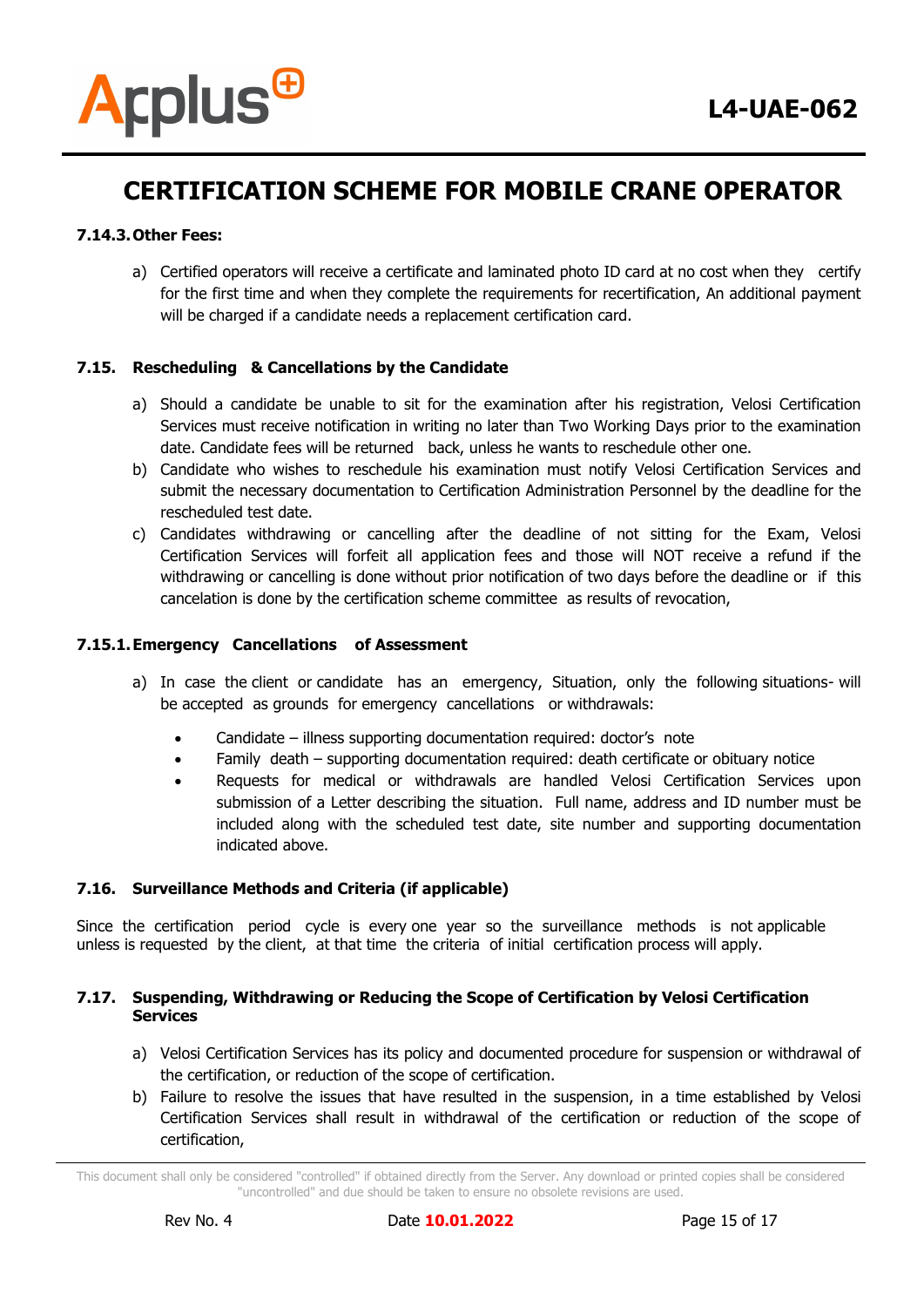

- c) Velosi Certification Services shall have enforceable arrangements with the certified person to ensure that, in the event of suspension of certification, the certified person refrains from further promotion of the certification while it is suspended.
- d) Velosi Certification Services shall have enforceable arrangements with the certified person to ensure that, in the event of withdrawal of certification, the certified person refrains from use of all references to a certified status.

# **7.18. Revocation of Certification Process**

- a) Filing for-revocation are based on the following:
	- Any misrepresentation or fabrication of documents submitted to Velosi Certification Services in regards to the Operation Certification Scheme,
	- Lack/expiration of a physical examination and or failed substance abuse test, as required in the Operation Certification Scheme,
	- Any documented recordable Mobile Crane accident, incidents that is submitted to the Certification Scheme Committee where Mobile Crane operator error is determined to be the cause of the accident, incident.
	- Certified operators are required to notify Velosi Certification Services of a documented, recordable Mobile Crane accident within 48 hours of the accident.
	- Failure to do so will result in revocation of certification without appeal.
	- Certified operators should submit the "Incident Report".
- b) Velosi Certification Services may, at its discretion, revoke or rescind certification if the Operator was not qualified to receive the certificate at the time it was issued; even if the certificate was issued as a result of a mistake on the part of Velosi Certification Services. It may also revoke or suspend certification or participation in the certification process if
	- The Operator fails to maintain moral, ethical or professional behaviour satisfactory to Velosi Certification Services or engages in misconduct that adversely affects professional competence or integrity;
	- The Operator made any material misstatement of fact or omission of fact to Velosi Certification Services in connection with application or to any third party concerning the Operator's certification status; or

# **7.19. Candidates Requesting Testing Accommodations:**

- a) Arrangements for persons with special needs will be provided upon request if these needs will not prevent the certified persons to fulfil the requirements of Mobile Crane operation.
- b) Professional documentation in support of a request for accommodation must be submitted to Velosi Certification Services no later than one week-prior to the scheduled test date.

This document shall only be considered "controlled" if obtained directly from the Server. Any download or printed copies shall be considered "uncontrolled" and due should be taken to ensure no obsolete revisions are used.